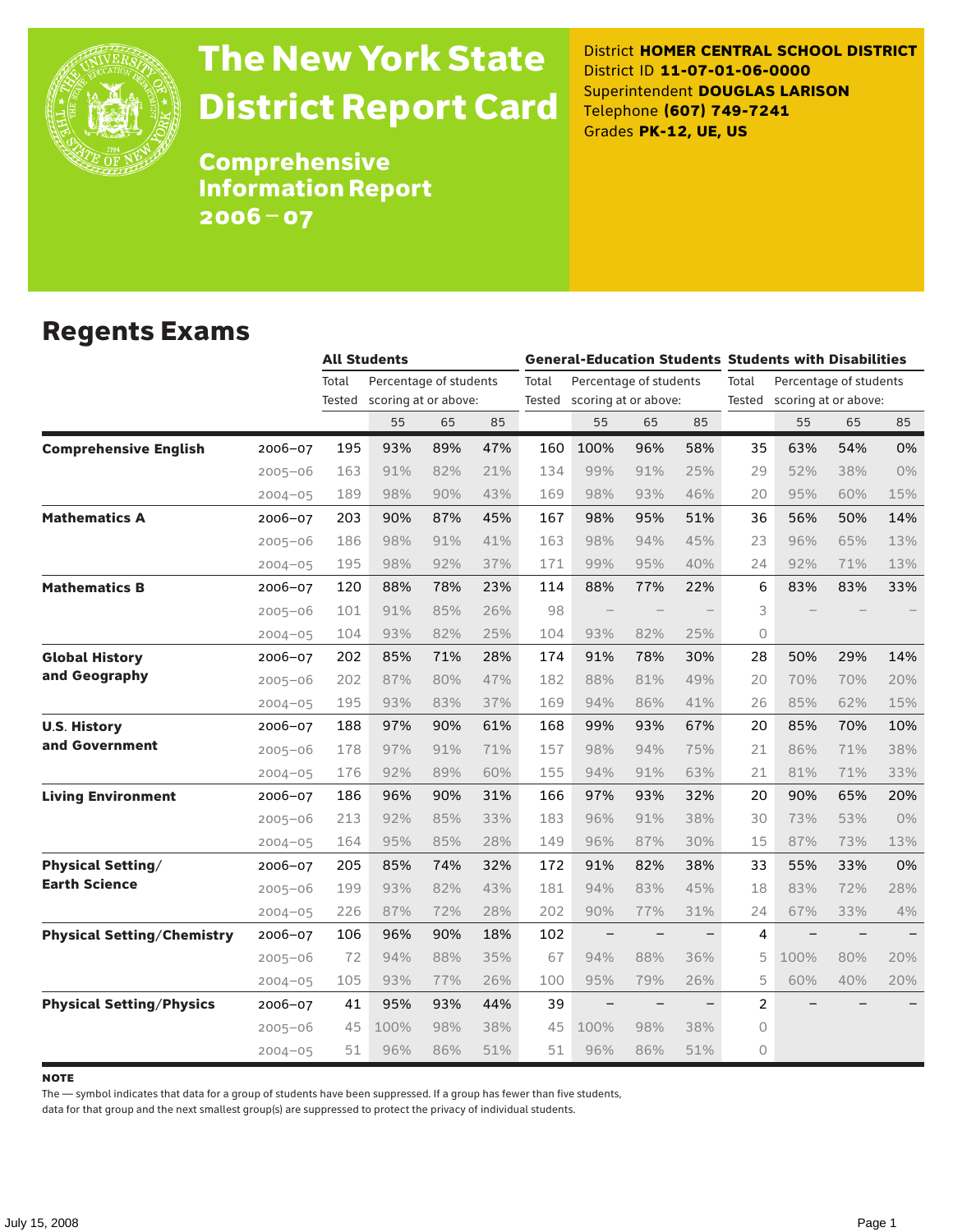### Regents Exams

|                              |             |                 | <b>All Students</b> |                                                |     |                 | <b>General-Education Students Students with Disabilities</b> |                                                |     |                 |                                                |    |    |  |
|------------------------------|-------------|-----------------|---------------------|------------------------------------------------|-----|-----------------|--------------------------------------------------------------|------------------------------------------------|-----|-----------------|------------------------------------------------|----|----|--|
|                              |             | Total<br>Tested |                     | Percentage of students<br>scoring at or above: |     | Total<br>Tested |                                                              | Percentage of students<br>scoring at or above: |     | Total<br>Tested | Percentage of students<br>scoring at or above: |    |    |  |
|                              |             |                 | 55                  | 65                                             | 85  |                 | 55                                                           | 65                                             | 85  |                 | 55                                             | 65 | 85 |  |
| <b>Comprehensive French</b>  | $2006 - 07$ | 27              | 100%                | 100%                                           | 70% | 27              | 100%                                                         | 100%                                           | 70% | 0               |                                                |    |    |  |
|                              | $2005 - 06$ | 35              | 97%                 | 97%                                            | 66% | 35              | 97%                                                          | 97%                                            | 66% | $\Omega$        |                                                |    |    |  |
|                              | $2004 - 05$ | 39              | 97%                 | 97%                                            | 72% | 38              |                                                              |                                                |     | 1               |                                                |    |    |  |
| <b>Comprehensive German</b>  | $2006 - 07$ | 11              | 100%                | 100%                                           | 27% | 10              |                                                              |                                                |     | $\mathbf{1}$    |                                                |    |    |  |
|                              | $2005 - 06$ | 8               | 100%                | 100%                                           | 88% | 8               | 100%                                                         | 100%                                           | 88% | 0               |                                                |    |    |  |
|                              | $2004 - 05$ | 25              | 100%                | 100%                                           | 44% | 25              | 100%                                                         | 100%                                           | 44% | 0               |                                                |    |    |  |
| <b>Comprehensive Hebrew</b>  | $2006 - 07$ | 0               |                     |                                                |     | 0               |                                                              |                                                |     | 0               |                                                |    |    |  |
|                              | $2005 - 06$ | 0               |                     |                                                |     | 0               |                                                              |                                                |     | 0               |                                                |    |    |  |
|                              | $2004 - 05$ | 0               |                     |                                                |     | 0               |                                                              |                                                |     | 0               |                                                |    |    |  |
| <b>Comprehensive Italian</b> | $2006 - 07$ | 0               |                     |                                                |     | 0               |                                                              |                                                |     | 0               |                                                |    |    |  |
|                              | $2005 - 06$ | 0               |                     |                                                |     | 0               |                                                              |                                                |     | $\Omega$        |                                                |    |    |  |
|                              | $2004 - 05$ | 0               |                     |                                                |     | 0               |                                                              |                                                |     | $\circ$         |                                                |    |    |  |
| <b>Comprehensive Latin</b>   | $2006 - 07$ | $\mathbf 0$     |                     |                                                |     | 0               |                                                              |                                                |     | 0               |                                                |    |    |  |
|                              | $2005 - 06$ | 0               |                     |                                                |     | 0               |                                                              |                                                |     | $\bigcap$       |                                                |    |    |  |
|                              | $2004 - 05$ | 0               |                     |                                                |     | 0               |                                                              |                                                |     | $\circ$         |                                                |    |    |  |
| <b>Comprehensive Spanish</b> | $2006 - 07$ | 94              | 100%                | 99%                                            | 43% | 92              |                                                              |                                                |     | 2               |                                                |    |    |  |
|                              | $2005 - 06$ | 67              | 100%                | 99%                                            | 60% | 67              | 100%                                                         | 99%                                            | 60% | 0               |                                                |    |    |  |
|                              | $2004 - 05$ | 118             | 98%                 | 97%                                            | 43% | 116             |                                                              |                                                |     | 2               |                                                |    |    |  |

#### **NOTE**

The — symbol indicates that data for a group of students have been suppressed. If a group has fewer than five students,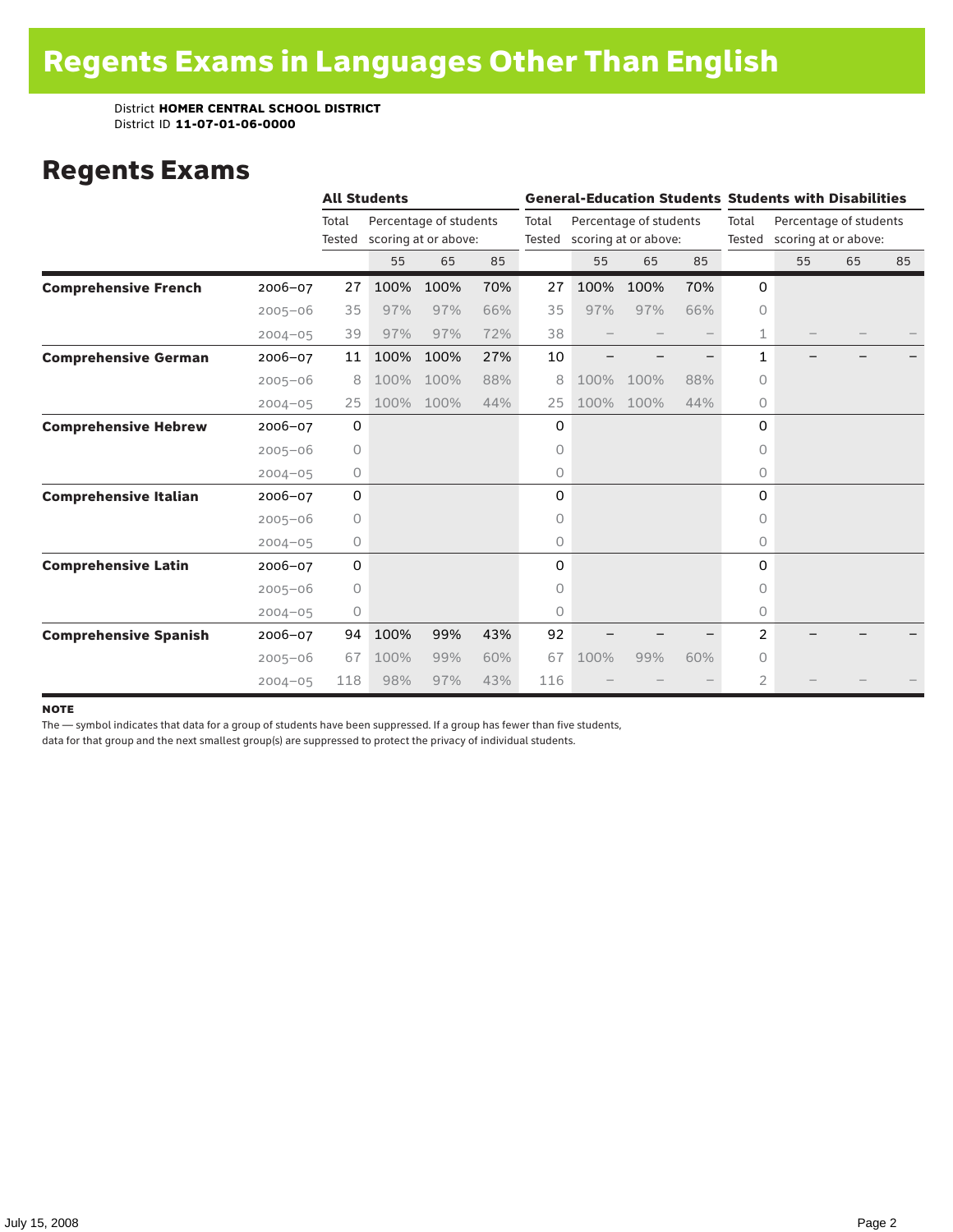# Regents Competency Tests

|                       |             | <b>All Students</b> |                  |                     |                          | <b>General-Education Students Students with Disabilities</b> |                  |  |
|-----------------------|-------------|---------------------|------------------|---------------------|--------------------------|--------------------------------------------------------------|------------------|--|
|                       |             | <b>Total Tested</b> | Percent Passing: | <b>Total Tested</b> | Percent Passing:         | <b>Total Tested</b>                                          | Percent Passing: |  |
| <b>Mathematics</b>    | $2006 - 07$ | 6                   | 67%              | 1                   |                          | 5                                                            |                  |  |
|                       | $2005 - 06$ | 2                   |                  | $\Omega$            |                          | 2                                                            |                  |  |
|                       | $2004 - 05$ | 5                   | 80%              | 0                   |                          | 5                                                            | 80%              |  |
| <b>Science</b>        | 2006-07     | 4                   |                  | 0                   |                          | 4                                                            |                  |  |
|                       | $2005 - 06$ | 10                  | 80%              |                     |                          | 9                                                            |                  |  |
|                       | $2004 - 05$ | 0                   |                  | 0                   |                          | 0                                                            |                  |  |
| <b>Reading</b>        | 2006-07     | $\overline{2}$      |                  | 0                   |                          | 2                                                            |                  |  |
|                       | $2005 - 06$ | 13                  | 85%              |                     |                          | 12                                                           |                  |  |
|                       | $2004 - 05$ | 1                   |                  | 1                   |                          | $\circ$                                                      |                  |  |
| <b>Writing</b>        | 2006-07     | 2                   |                  | 0                   |                          | $\overline{2}$                                               |                  |  |
|                       | $2005 - 06$ | 12                  | 75%              |                     |                          | 11                                                           |                  |  |
|                       | $2004 - 05$ | 1                   |                  | 1                   | $\overline{\phantom{m}}$ | 0                                                            |                  |  |
| <b>Global Studies</b> | 2006-07     | 11                  | 27%              | 3                   |                          | 8                                                            |                  |  |
|                       | $2005 - 06$ | 11                  | 27%              | 3                   |                          | 8                                                            |                  |  |
|                       | $2004 - 05$ | 6                   | 17%              |                     |                          | 5                                                            |                  |  |
| <b>U.S. History</b>   | 2006-07     | 5                   | 20%              | 2                   |                          | 3                                                            |                  |  |
| and Government        | $2005 - 06$ | $\overline{2}$      |                  | $\bigcap$           |                          | $\overline{2}$                                               |                  |  |
|                       | $2004 - 05$ | 3                   |                  | 0                   |                          | 3                                                            |                  |  |

#### **NOTE**

The — symbol indicates that data for a group of students have been suppressed. If a group has fewer than five students,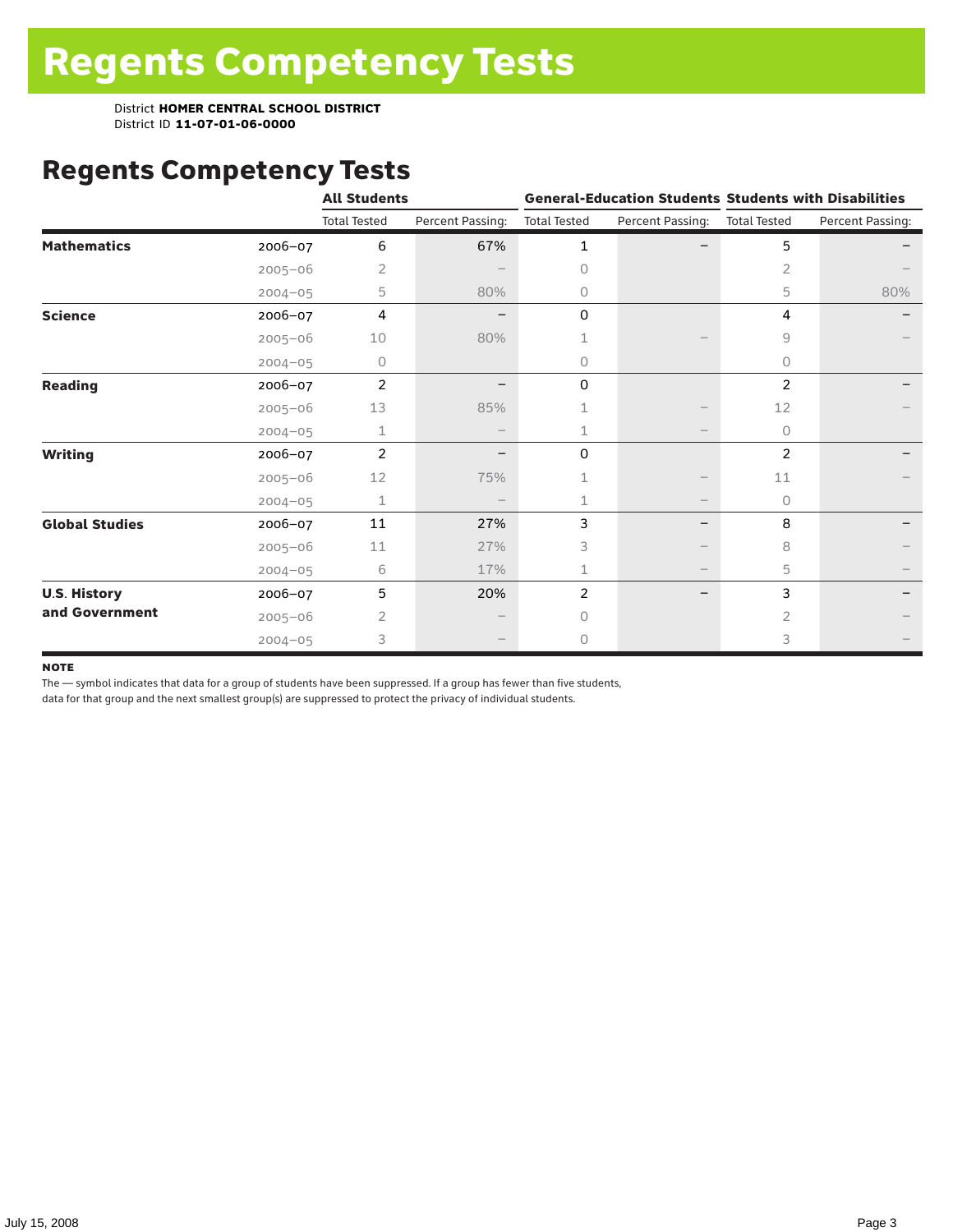### Second Language Proficiency Examinations

|                |             | <b>All Students</b> |                  |                     |                  | <b>General-Education Students Students with Disabilities</b> |                  |  |
|----------------|-------------|---------------------|------------------|---------------------|------------------|--------------------------------------------------------------|------------------|--|
|                |             | <b>Total Tested</b> | Percent Passing: | <b>Total Tested</b> | Percent Passing: | <b>Total Tested</b>                                          | Percent Passing: |  |
| <b>French</b>  | 2006-07     | 29                  | 83%              | 27                  |                  | $\overline{2}$                                               |                  |  |
|                | $2005 - 06$ | 0                   |                  | 0                   |                  | $\Omega$                                                     |                  |  |
|                | $2004 - 05$ | 0                   |                  | 0                   |                  | 0                                                            |                  |  |
| German         | 2006-07     | 15                  | 100%             | 14                  |                  | $\mathbf 1$                                                  |                  |  |
|                | $2005 - 06$ | 0                   |                  | 0                   |                  | $\bigcap$                                                    |                  |  |
|                | $2004 - 05$ | 0                   |                  | 0                   |                  | 0                                                            |                  |  |
| Italian        | 2006-07     | 0                   |                  | 0                   |                  | 0                                                            |                  |  |
|                | $2005 - 06$ | 0                   |                  | 0                   |                  | 0                                                            |                  |  |
|                | $2004 - 05$ | Ω                   |                  | 0                   |                  | $\Omega$                                                     |                  |  |
| Latin          | $2006 - 07$ | 0                   |                  | 0                   |                  | 0                                                            |                  |  |
|                | $2005 - 06$ | 0                   |                  | 0                   |                  | $\Omega$                                                     |                  |  |
|                | $2004 - 05$ |                     |                  | 0                   |                  | $\circ$                                                      |                  |  |
| <b>Spanish</b> | 2006-07     | 109                 | 97%              | 103                 | 97%              | 6                                                            | 100%             |  |
|                | $2005 - 06$ | O                   |                  | O                   |                  | $\bigcap$                                                    |                  |  |
|                | $2004 - 05$ |                     |                  |                     |                  | $\bigcap$                                                    |                  |  |

#### **NOTE**

The — symbol indicates that data for a group of students have been suppressed. If a group has fewer than five students,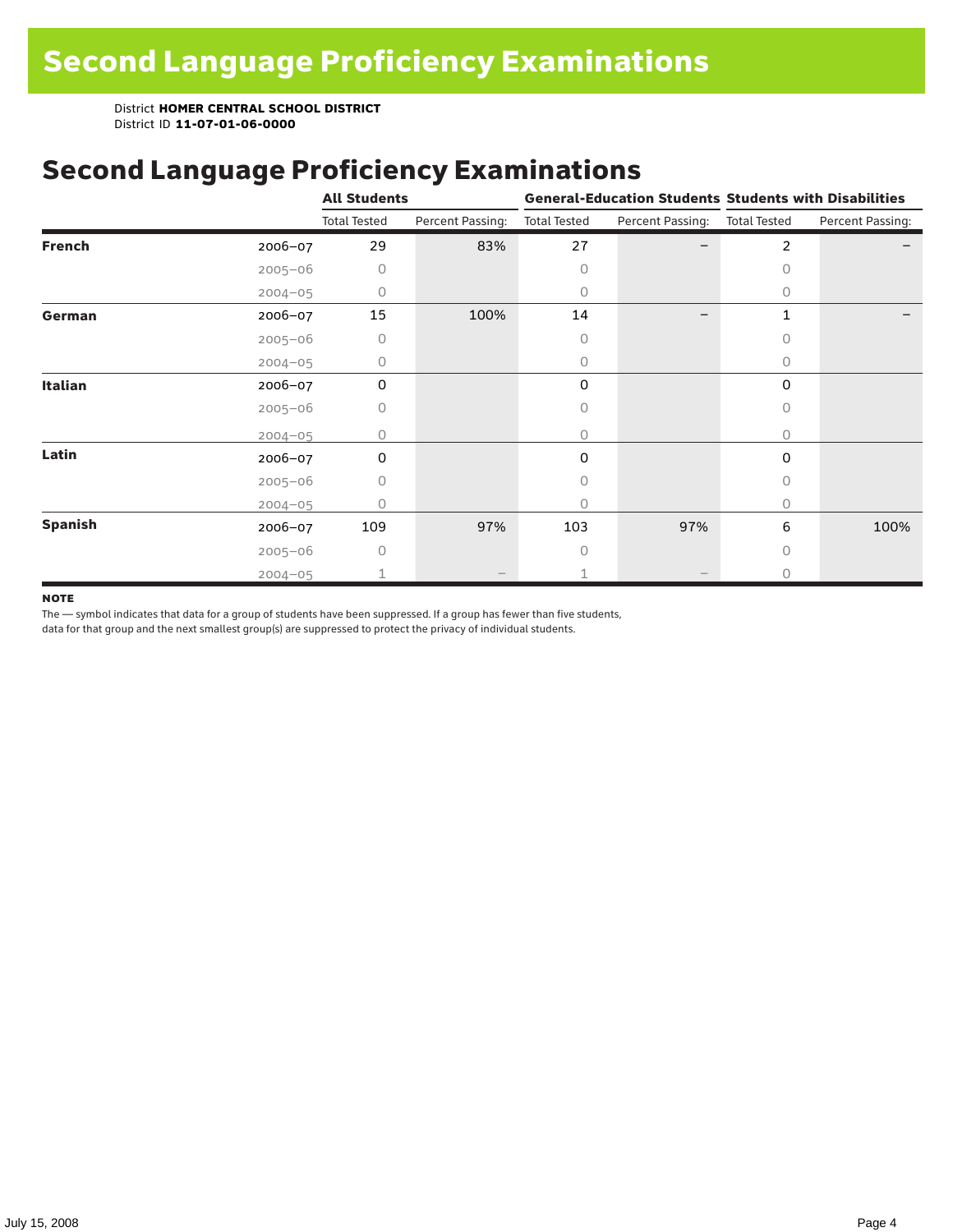#### New York State English as a Second Language Achievement Test (NYSESLAT)

|                  |             |                | <b>All Students</b>      |                                   |  | <b>General-Education Students</b> |                |  |                                   | <b>Students with Disabilities</b> |       |                                      |  |                                   |  |       |
|------------------|-------------|----------------|--------------------------|-----------------------------------|--|-----------------------------------|----------------|--|-----------------------------------|-----------------------------------|-------|--------------------------------------|--|-----------------------------------|--|-------|
|                  |             | Total          |                          | Percent of students scoring       |  |                                   | Total          |  | Percent of students scoring       |                                   |       | Percent of students scoring<br>Total |  |                                   |  |       |
|                  |             |                |                          | Tested in each performance level: |  |                                   |                |  | Tested in each performance level: |                                   |       |                                      |  | Tested in each performance level: |  |       |
|                  |             |                |                          | Begin. Interm. Adv.               |  | Prof.                             |                |  | Begin. Interm. Adv.               |                                   | Prof. |                                      |  | Begin. Interm. Adv.               |  | Prof. |
| <b>Listening</b> | 2006-07     | 3              |                          |                                   |  |                                   | 3              |  |                                   |                                   |       | 0                                    |  |                                   |  |       |
| and Speaking     | $2005 - 06$ | 0              |                          |                                   |  |                                   | $\circ$        |  |                                   |                                   |       | $\circ$                              |  |                                   |  |       |
| $(Grades K-1)$   | $2004 - 05$ | 3              |                          |                                   |  |                                   | 3              |  |                                   |                                   |       | 0                                    |  |                                   |  |       |
| <b>Reading</b>   | 2006-07     | 3              |                          |                                   |  |                                   | 3              |  |                                   |                                   |       | 0                                    |  |                                   |  |       |
| and Writing      | $2005 - 06$ | $\bigcirc$     |                          |                                   |  |                                   | $\circ$        |  |                                   |                                   |       | 0                                    |  |                                   |  |       |
| $(Grades K-1)$   | $2004 - 05$ | 3              |                          |                                   |  |                                   | 3              |  |                                   |                                   |       | 0                                    |  |                                   |  |       |
| <b>Listening</b> | 2006-07     | $\overline{c}$ |                          |                                   |  | $\overline{\phantom{0}}$          | $\overline{c}$ |  |                                   |                                   |       | 0                                    |  |                                   |  |       |
| and Speaking     | $2005 - 06$ | $\bigcirc$     |                          |                                   |  |                                   | $\circ$        |  |                                   |                                   |       | $\circ$                              |  |                                   |  |       |
| $(Grades 2-4)$   | $2004 - 05$ | 2              | $\overline{\phantom{0}}$ |                                   |  | $\overline{\phantom{0}}$          | $\overline{2}$ |  |                                   |                                   |       | 0                                    |  |                                   |  |       |
| <b>Reading</b>   | 2006-07     | $\overline{c}$ |                          |                                   |  | $\overline{\phantom{0}}$          | $\overline{c}$ |  |                                   |                                   |       | $\mathsf 0$                          |  |                                   |  |       |
| and Writing      | $2005 - 06$ | 0              |                          |                                   |  |                                   | $\circ$        |  |                                   |                                   |       | $\circlearrowright$                  |  |                                   |  |       |
| (Grades $2-4$ )  | $2004 - 05$ | $\overline{2}$ |                          |                                   |  |                                   | $\overline{2}$ |  |                                   |                                   |       | 0                                    |  |                                   |  |       |
| <b>Listening</b> | 2006-07     | 0              |                          |                                   |  |                                   | $\overline{0}$ |  |                                   |                                   |       | 0                                    |  |                                   |  |       |
| and Speaking     | $2005 - 06$ | $\mathbf 1$    |                          |                                   |  |                                   | 1              |  |                                   |                                   |       | $\circ$                              |  |                                   |  |       |
| $(Grades 5-6)$   | $2004 - 05$ | $\bigcirc$     |                          |                                   |  |                                   | 0              |  |                                   |                                   |       | 0                                    |  |                                   |  |       |
| <b>Reading</b>   | 2006-07     | 0              |                          |                                   |  |                                   | $\mathsf 0$    |  |                                   |                                   |       | $\mathsf 0$                          |  |                                   |  |       |
| and Writing      | $2005 - 06$ | $\mathbf 1$    |                          |                                   |  |                                   | $1\,$          |  |                                   |                                   |       | $\circ$                              |  |                                   |  |       |
| $(Grades 5-6)$   | $2004 - 05$ | 0              |                          |                                   |  |                                   | $\bigcirc$     |  |                                   |                                   |       | 0                                    |  |                                   |  |       |
| <b>Listening</b> | $2006 - 07$ | $\mathbf{1}$   |                          |                                   |  |                                   | $\mathbf{1}$   |  |                                   |                                   |       | $\mathbf 0$                          |  |                                   |  |       |
| and Speaking     | $2005 - 06$ | $\circ$        |                          |                                   |  |                                   | $\circ$        |  |                                   |                                   |       | $\circ$                              |  |                                   |  |       |
| $(Grades 7-8)$   | $2004 - 05$ | 0              |                          |                                   |  |                                   | 0              |  |                                   |                                   |       | 0                                    |  |                                   |  |       |
| <b>Reading</b>   | 2006-07     | $\mathbf{1}$   |                          |                                   |  |                                   | $\mathbf{1}$   |  |                                   |                                   |       | 0                                    |  |                                   |  |       |
| and Writing      | $2005 - 06$ | $\bigcirc$     |                          |                                   |  |                                   | $\circ$        |  |                                   |                                   |       | 0                                    |  |                                   |  |       |
| $(Grades 7-8)$   | $2004 - 05$ | $\bigcirc$     |                          |                                   |  |                                   | 0              |  |                                   |                                   |       | 0                                    |  |                                   |  |       |
| <b>Listening</b> | 2006-07     | $\mathbf 1$    |                          |                                   |  | $\overline{\phantom{0}}$          | $\mathbf{1}$   |  |                                   |                                   |       | $\mathbf 0$                          |  |                                   |  |       |
| and Speaking     | $2005 - 06$ | $\mathbf 1$    |                          |                                   |  |                                   | $\mathbf 1$    |  |                                   |                                   |       | $\circ$                              |  |                                   |  |       |
| $(Grades g-12)$  | $2004 - 05$ | $\bigcirc$     |                          |                                   |  |                                   | $\mathsf O$    |  |                                   |                                   |       | 0                                    |  |                                   |  |       |
| <b>Reading</b>   | 2006-07     | $\mathbf 1$    |                          |                                   |  |                                   | $\mathbf{1}$   |  |                                   |                                   |       | 0                                    |  |                                   |  |       |
| and Writing      | $2005 - 06$ | $\mathbf 1$    |                          |                                   |  |                                   | $\mathbf 1$    |  |                                   |                                   |       | $\circ$                              |  |                                   |  |       |
| $(Grades g-12)$  | $2004 - 05$ | $\bigcirc$     |                          |                                   |  |                                   | 0              |  |                                   |                                   |       | 0                                    |  |                                   |  |       |

#### **NOTE**

The — symbol indicates that data for a group of students have been suppressed. If a group has fewer than five students,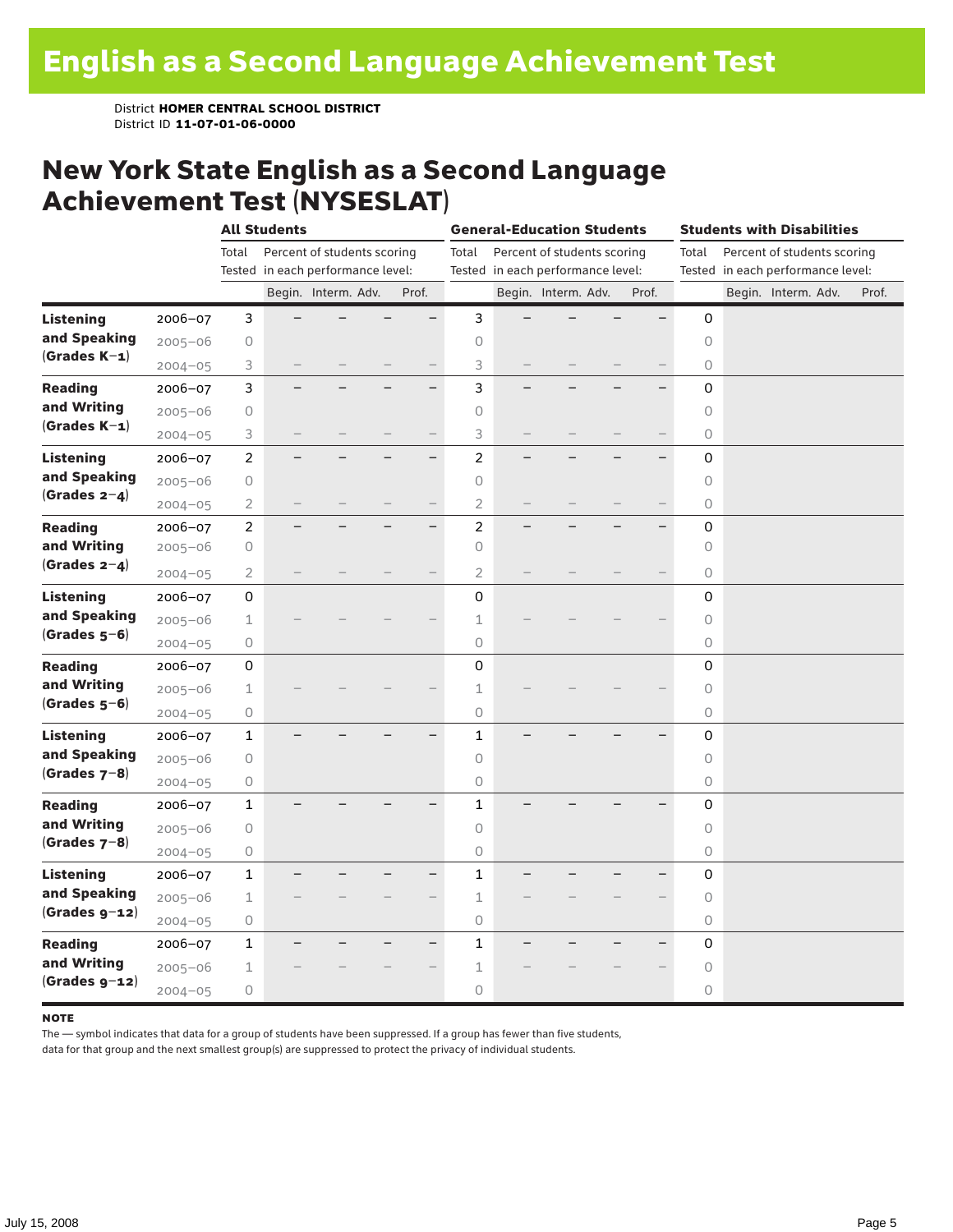# Elementary/Middle-Level Social Studies 2006–07

| <b>All Students</b>        |       |                                                    |       |     | <b>General-Education Students</b> |       |                                                    |     |     | <b>Students with Disabilities</b> |       |                                                    |     |     |                |  |
|----------------------------|-------|----------------------------------------------------|-------|-----|-----------------------------------|-------|----------------------------------------------------|-----|-----|-----------------------------------|-------|----------------------------------------------------|-----|-----|----------------|--|
|                            | Total | Percentage of students<br>Tested scoring at level: |       |     |                                   | Total | Percentage of students<br>Tested scoring at level: |     |     |                                   | Total | Percentage of students<br>Tested scoring at level: |     |     |                |  |
|                            |       |                                                    |       |     | 4                                 |       |                                                    |     |     |                                   |       |                                                    |     |     | $\overline{4}$ |  |
| <b>Elementary</b><br>Level | 155   | 2%                                                 | $1\%$ | 55% | 42%                               | 124   | 0%                                                 | 0%  | 49% | 51%                               | 31    | 10%                                                | 6%  | 77% | 6%             |  |
| <b>Middle Level</b>        | 187   | 6%                                                 | 26%   | 45% | 24%                               | 153   | $1\%$                                              | 20% | 50% | 29%                               | 34    | 26%                                                | 53% | 21% | 0%             |  |

#### 2003 Total Cohort Performance on Regents Exams After Four Years

| <b>All Students</b>                    |                             | <b>General-Education Students</b> |                                    |              |  | <b>Students with Disabilities</b>                            |           |     |              |                                                                |           |     |              |  |
|----------------------------------------|-----------------------------|-----------------------------------|------------------------------------|--------------|--|--------------------------------------------------------------|-----------|-----|--------------|----------------------------------------------------------------|-----------|-----|--------------|--|
|                                        | Cohort<br>=<br>$\circ$<br>面 |                                   | Percentage of<br>students scoring: |              |  | Cohort<br>Ξ<br>Percentage of<br>ò,<br>모<br>students scoring: |           |     |              | Cohort<br>$=$<br>Percentage of<br>Ò,<br>문<br>students scoring: |           |     |              |  |
|                                        |                             | $55 - 64$                         |                                    | 65-84 85-100 |  |                                                              | $55 - 64$ |     | 65-84 85-100 |                                                                | $55 - 64$ |     | 65-84 85-100 |  |
| <b>Global History</b><br>and Geography | 193                         | 7%                                | 40%                                | 36%          |  | 159                                                          | 6%        | 42% | 42%          | 34                                                             | 12%       | 29% | 6%           |  |
| <b>U.S. History</b><br>and Government  | 193                         | 4%                                | 16%                                | 63%          |  | 159                                                          | 4%        | 15% | 71%          | 34                                                             | 6%        | 18% | 24%          |  |
| <b>Science</b>                         | 193                         | 6%                                | 46%                                | 33%          |  | 159                                                          | 5%        | 50% | 38%          | 34                                                             | 9%        | 26% | 9%           |  |

## New York State Alternate Assessments (NYSAA) 2006–07

|                         | AIL SLUUEIILS |                  |                            |   |   |  |  |  |  |
|-------------------------|---------------|------------------|----------------------------|---|---|--|--|--|--|
|                         | Total         |                  | Number of students scoring |   |   |  |  |  |  |
|                         |               | Tested at Level: |                            |   |   |  |  |  |  |
|                         |               | 1                | 2                          | 3 | 4 |  |  |  |  |
| <b>Elementary Level</b> |               |                  |                            |   |   |  |  |  |  |
| Social Studies          | 0             |                  |                            |   |   |  |  |  |  |
| <b>Middle Level</b>     |               |                  |                            |   |   |  |  |  |  |
| Social Studies          | 0             |                  |                            |   |   |  |  |  |  |
| <b>Secondary Level</b>  |               |                  |                            |   |   |  |  |  |  |
| English Language Arts   | 2             |                  |                            |   |   |  |  |  |  |
| <b>Mathematics</b>      | 2             |                  |                            |   |   |  |  |  |  |
| Social Studies          | 2             |                  |                            |   |   |  |  |  |  |
| Science                 | 2             |                  |                            |   |   |  |  |  |  |

All C<sub>tude</sub>

The New York State Alternate Assessment (NYSAA) is for students with severe cognitive disabilities. Results for students taking the NYSAA in English language arts, mathematics, and science at the elementary and middle levels are available in the *Accountability and Overview Report* part of *The New York State Report Card*.

The — symbol indicates that data for a group of students have been suppressed. If a group has fewer than five students, data for that group and the next smallest group(s) are suppressed to protect the privacy of individual students.

**NOTE**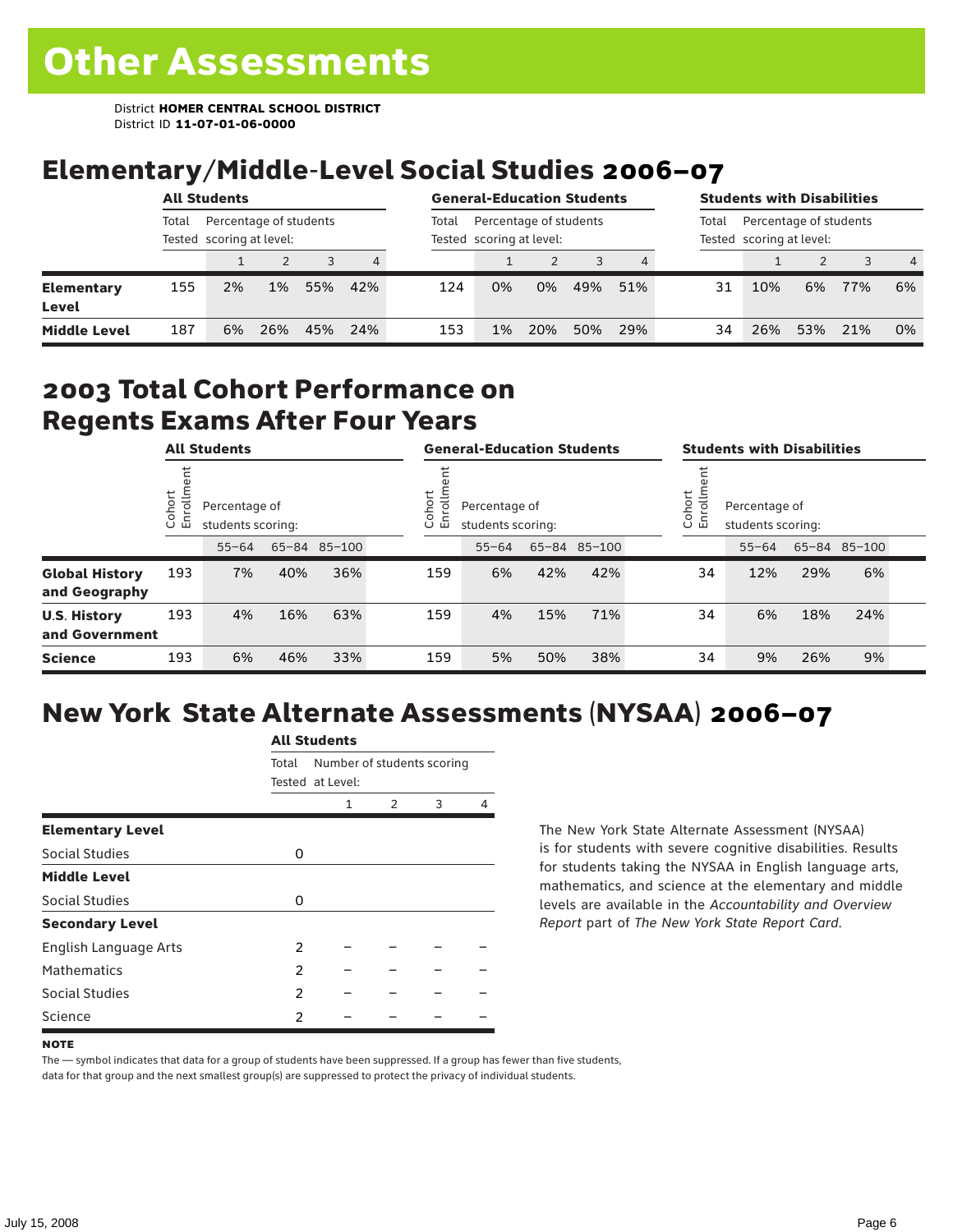# High School Completers

|                                    |             | <b>All Students</b>   |                            |                       | <b>General-Education Students</b> | <b>Students with Disabilities</b> |                            |  |
|------------------------------------|-------------|-----------------------|----------------------------|-----------------------|-----------------------------------|-----------------------------------|----------------------------|--|
|                                    |             | Number<br>of Students | Percentage<br>of Graduates | Number<br>of Students | Percentage<br>of Graduates        | Number<br>of Students             | Percentage<br>of Graduates |  |
| <b>Total Graduates</b>             | $2006 - 07$ | 147                   |                            | 134                   |                                   | 13                                |                            |  |
|                                    | $2005 - 06$ | 160                   |                            | 143                   |                                   | 17                                |                            |  |
|                                    | $2004 - 05$ | 167                   |                            | 146                   |                                   | 21                                |                            |  |
| <b>Receiving a Regents Diploma</b> | $2006 - 07$ | 132                   | 90%                        | 122                   | 91%                               | 10                                | 77%                        |  |
|                                    | $2005 - 06$ | 141                   | 88%                        | 132                   | 92%                               | 9                                 | 53%                        |  |
|                                    | $2004 - 05$ | 140                   | 84%                        | 129                   | 88%                               | 11                                | 52%                        |  |
| <b>Receiving a Regents Diploma</b> | $2006 - 07$ | 75                    | 51%                        | 71                    | 53%                               | 4                                 | 31%                        |  |
| with Advanced Designation          | $2005 - 06$ | 79                    | 49%                        | 76                    | 53%                               | 3                                 | 18%                        |  |
|                                    | $2004 - 05$ | 91                    | 54%                        | 90                    | 62%                               | 1                                 | 5%                         |  |
| <b>Receiving an</b>                | $2006 - 07$ | 15                    | N/A                        | 0                     |                                   | 15                                | N/A                        |  |
| <b>Individualized Education</b>    | $2005 - 06$ | 4                     | N/A                        | 0                     |                                   | 4                                 | N/A                        |  |
| Program (IEP) Diploma              | $2004 - 05$ |                       | N/A                        | 0                     |                                   | $\overline{\phantom{1}}$          | N/A                        |  |

NOTE Students receiving Regents diplomas and Regents diplomas with advanced designation are considered graduates; recipients of IEP diplomas are not.

# High School Noncompleters

|                              |             | <b>All Students</b>   |                           |                       | <b>General-Education Students</b> | <b>Students with Disabilities</b> |                           |  |
|------------------------------|-------------|-----------------------|---------------------------|-----------------------|-----------------------------------|-----------------------------------|---------------------------|--|
|                              |             | Number<br>of Students | Percentage<br>of Students | Number<br>of Students | Percentage<br>of Students         | Number<br>of Students             | Percentage<br>of Students |  |
| <b>Dropped Out</b>           | 2006-07     | 21                    | 2%                        | 19                    | 2%                                | 2                                 | 1%                        |  |
|                              | $2005 - 06$ | 27                    | 3%                        | 21                    | 3%                                | 6                                 | 5%                        |  |
|                              | $2004 - 05$ | 27                    | 3%                        | 21                    | 3%                                | 6                                 | 5%                        |  |
| <b>Entered Approved High</b> | $2006 - 07$ | 3                     | 0%                        | 3                     | 0%                                | 0                                 |                           |  |
| <b>School Equivalency</b>    | $2005 - 06$ | 12                    | 2%                        | 10                    | 2%                                | 2                                 | 2%                        |  |
| <b>Preparation Program</b>   | $2004 - 05$ | 0                     |                           | 0                     |                                   | 0                                 |                           |  |
| <b>Total Noncompleters</b>   | 2006-07     | 24                    | 3%                        | 22                    | 3%                                | 2                                 | 1%                        |  |
|                              | $2005 - 06$ | 39                    | 5%                        | 31                    | 5%                                | 8                                 | 6%                        |  |
|                              | $2004 - 05$ | 33                    | 4%                        | 25                    | 4%                                | 8                                 | 7%                        |  |

## Post-secondary Plans of 2006–07 Graduates

|                                | <b>All Students</b>   |                           |                       | <b>General-Education Students</b> | <b>Students with Disabilities</b> |                           |  |
|--------------------------------|-----------------------|---------------------------|-----------------------|-----------------------------------|-----------------------------------|---------------------------|--|
|                                | Number<br>of Students | Percentage<br>of Students | Number<br>of Students | Percentage<br>of Students         | Number<br>of Students             | Percentage<br>of Students |  |
| To 4-year College              | 57                    | 35%                       | 53                    | 40%                               | 4                                 | 14%                       |  |
| To 2-year College              | 53                    | 33%                       | 48                    | 36%                               | 5                                 | 18%                       |  |
| <b>To Other Post-secondary</b> | 0                     |                           | 0                     |                                   | 0                                 |                           |  |
| <b>To the Military</b>         | 5                     | 3%                        | 5                     | 4%                                | 0                                 |                           |  |
| <b>To Employment</b>           | 10                    | 6%                        | 6                     | 4%                                | 4                                 | 14%                       |  |
| <b>To Adult Services</b>       |                       | 1%                        |                       | 1%                                | 0                                 |                           |  |
| <b>To Other Known Plans</b>    |                       | 1%                        |                       | $1\%$                             | 0                                 |                           |  |
| <b>Plan Unknown</b>            | 35                    | 22%                       | 20                    | 15%                               | 15                                | 54%                       |  |